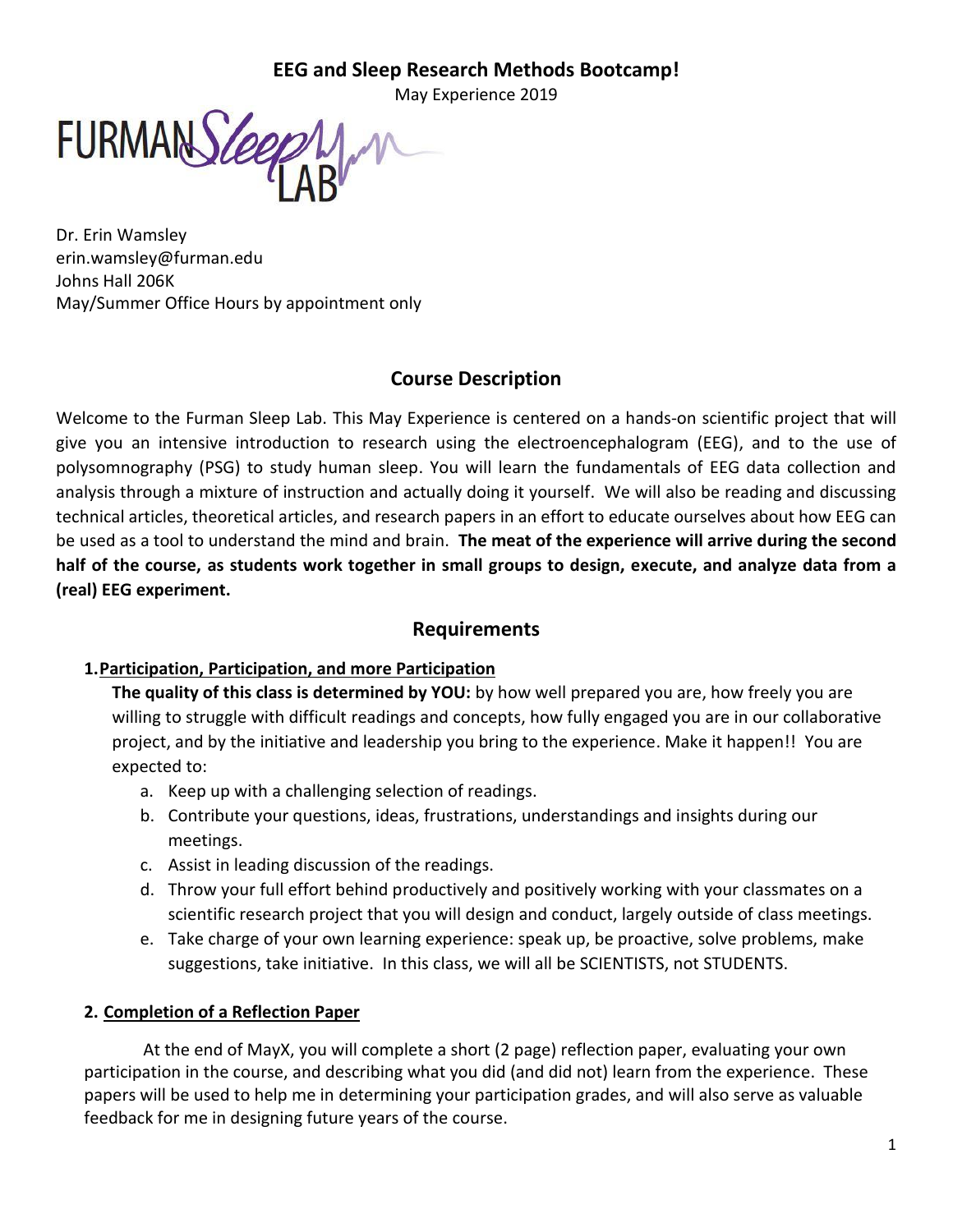# **3. Completion of a Research Report**

Based on the outcome of our project, students will each prepare a brief (<5 pages) research report describing 1) what we did, 2) what we found (or not), and 2) what we think it means. I will provide further guidance on preparing this report as we progress.

# **Format of the Class**

In the initial days of the class, there will be some lecture given by Erin (yes, you can call me Erin, although I will also respond to "Dr. Wamsley"), in combination with hands-on learning activities. Over time, this will give way to more independent hands-on practice and experience, and then to independent work on actual data collection and analysis. Because of the nature of this research experience, we may not always meet "in class" for the full 4hrs/4days per week time allotted.

## **Attendance Policy**

Class attendance is required -- Please realize that for this course, missing even one class meeting could leave you seriously lost and behind. In this course, in-class participation forms the core of the class experience. You may miss up to two class sessions without a penalty to your grade. After this, each absence will deduct 2 points from your grade for the course.

## **Academic Honesty Policy**

**You will are responsible for understanding and following Furman University's academic honesty policies.** Ignorance of any of these policies is not a defense. Any written work in this course is expected to be your own. Using information from other sources (like a journal article or the internet) without citing this information is plagiarism. If you plagiarize your work you will automatically receive zero points for that assignment. Serious or repeated cases of plagiarism will result in failure of the course. All cases of plagiarism will be reported to the academic dean, and could result in further penalties at the University level. Helpful information on plagiarism can be found on our library website at: <https://libguides.furman.edu/citing/plagiarism>. If you have questions about how to properly cite your sources, ask! The course Moodle site also includes links to information about referencing the work of others.

## **Grading**

Your grade for the course, heavily weighted on participation, will be determined as follows:

| In-Class Participation                       | 35 points              |
|----------------------------------------------|------------------------|
| <b>Research Article Presentation</b>         | 5 points               |
| Out-of-Class Participation in Group Projects | 40 points              |
| Research Report Assignment                   | 20 points              |
|                                              | $(Total = 100 points)$ |

90-100 points = A; 80-89 points = B; 70-79 points = C; 60-69 points = D; below 60 points = F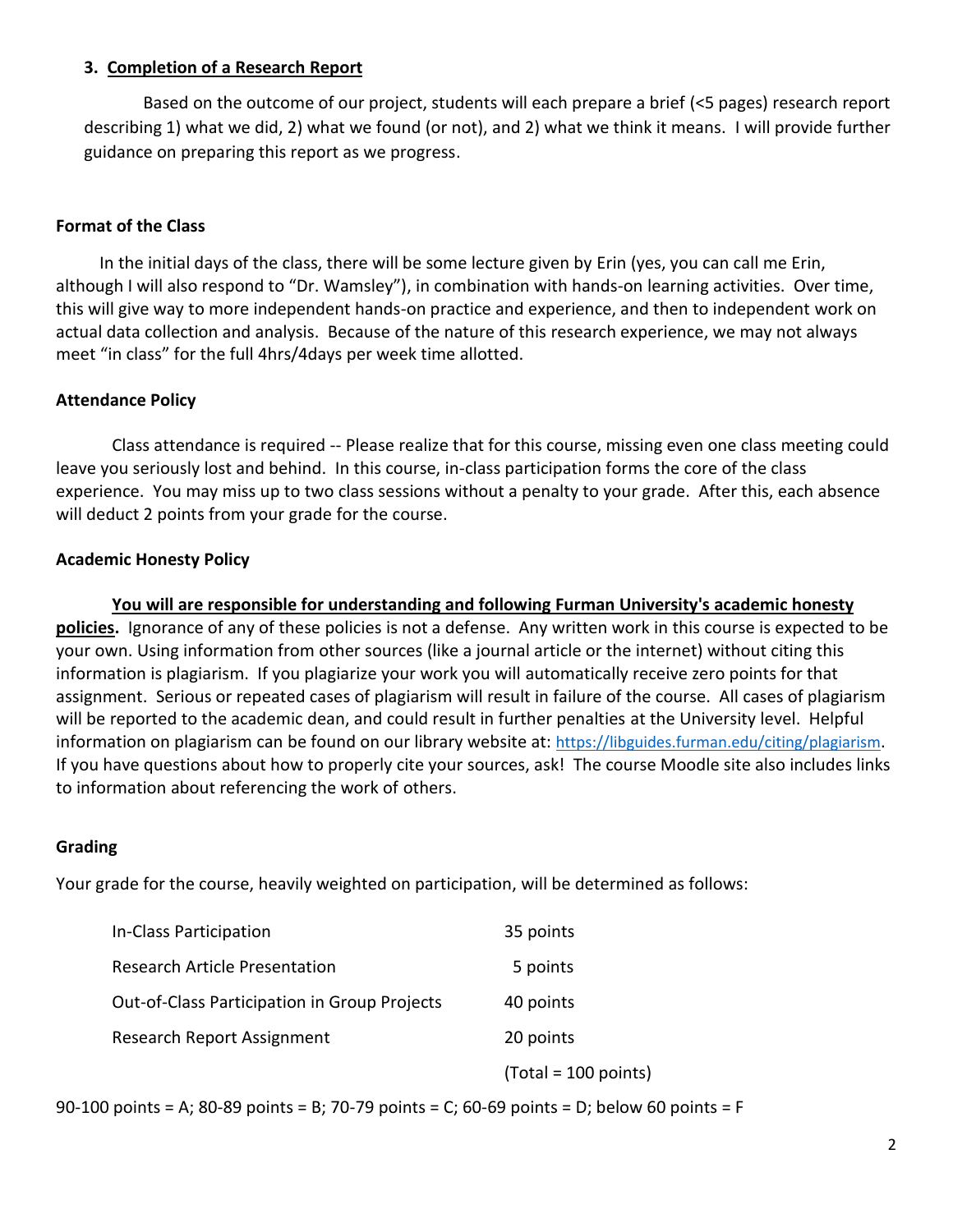# **Course Outline**

*Refer to the Course Moodle Site for Readings to Accompany Each Topic/Day*

# **May 15 th**

# *Introduction to Neurophysiological Basis of the EEG Signal (e.g. "What are all those wavy lines?")*

- A. Understanding the EEG signal and its use in cognitive neuroscience
- B. Our first EEG recording!
- C. Tour of the Lab/Orientation; How to start an EEG recording on the lab equipment; Lab Safety Procedures

#### **May 16 th**

## *Applying Electrodes and Interpreting EEG*

- A. Sleep Staging Tutorial
- B. Group Practice with *Twin / Recorder* and *Brainstorm*
- C. Independent Practice
	- 1. Sleep Staging Practice in *Brainstorm*
	- 2. PSG Hookup in the Lab & Practice Recording

**Over the Weekend of May18th-19th: Come to the Lab and Practice Doing a Hookup on Your Own as Best You Can** Text Photos to Erin. Nerdiest Photo Wins.

## **Human Subjects Training and New Researcher Quiz due by May 20th**

#### **May 20th**

## *Practice Recording & Data Preprocessing*

- A. Practice Hookup in Groups
- B. Introduction to Data Pre-Processing
- C. Hands-On Data Preprocessing in *Brainstorm* Data Selection, Filtering & Artifact Rejection

#### **May 21st**

#### *Introduction to Signal Processing Concepts using MatLab and Brainstorm*

- A. MatLab Basics
- B. Signal Processing Basics
	- 1. Filtering
	- 2. Spectral Analysis
- C. Sample Data Analyses in *Brainstorm*

#### **May 22nd**

#### *Review Past Work in This Area and Begin Our Study Design*

- A. Graelyn presents our last study on this topic
- B. Discussion of Research Studies
- C. Begin Discussion our Study Design(s)

#### **May 23 nd**

#### *Start Designing Our Study(ies)*

- A. Designing and Planning our Data Collection Project(s)
- B. Tips & Procedures for Running a Good Study